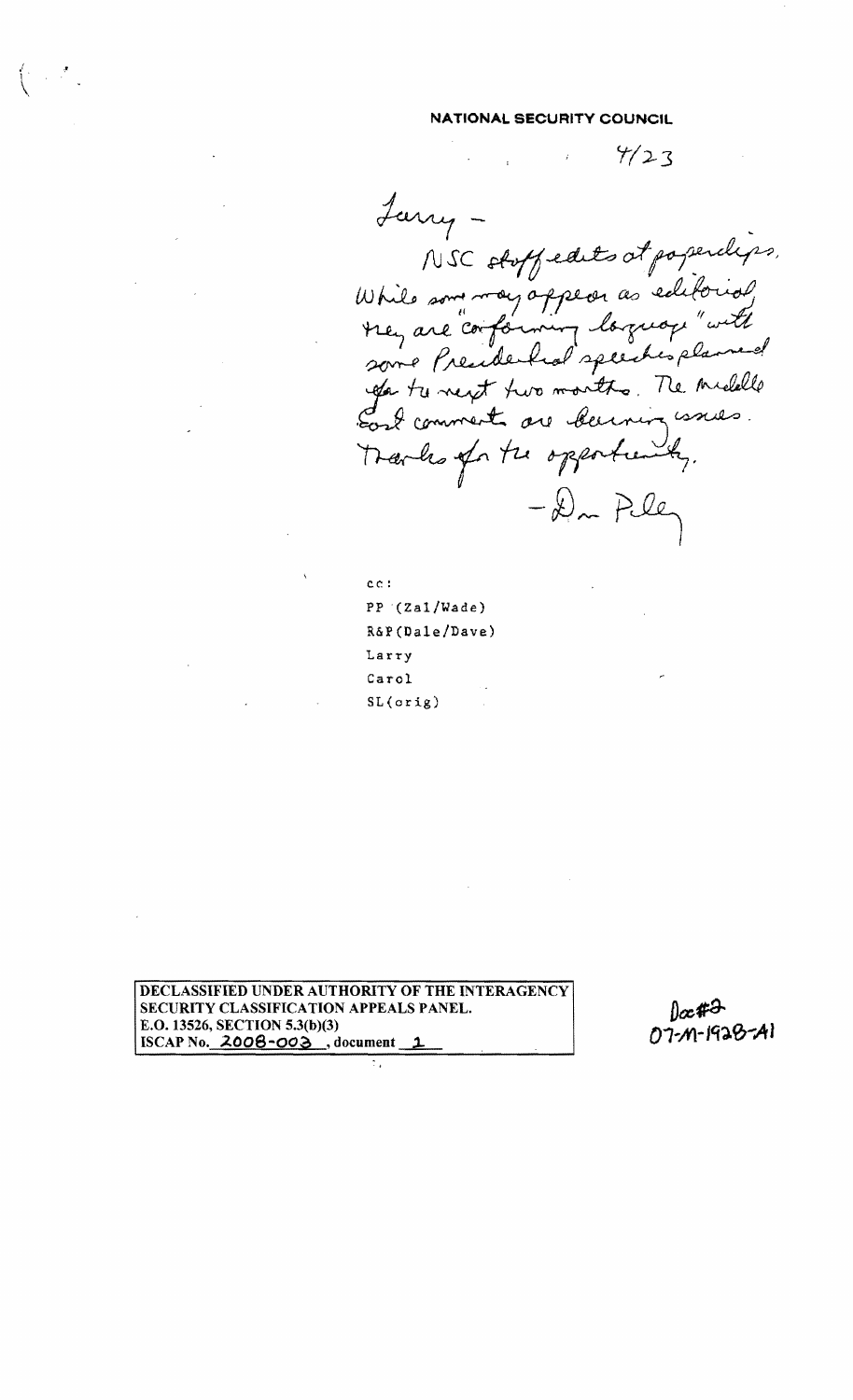## 4/16/92 **SBCRB'f/!lOFORN** <sup>8</sup>FIe A **F i'** <sup>1</sup>

## Defense Planning Guidance. FY 1994-1999 (U)

(U) Th:s Defense Planning Guidance addresses the fundamentally new situation which has been created by the collapse of the Soviet Union  $-$  the disintegration of the internal as well as the external empire, and the discrediting of Communism as an ideology with global pretensions and influence. The new international environment has also been shaped by the victory of the United States and its Coalition allies over Iraqi aggression -- the first post-Cold War conflict and a defining event in U.S. global leadership. In addition to these two great successes, there has been a less visible one, the integration of the leading democracies into a U,S.-led system of collective security and the creation of a democratic "zone of peace."

(U) Our fundamental strategic position and choices ate therefore very different from those we have faced in the past. The policies that we adopt in this new situation will set the nation's direction for the next century. Guided by a fundamentally new defense strategy, we have today a compelling opportunity to meet our defense needs at lower cost. As we do so, we must not squander the position of security we achieved at great sacrifice through the Cold War, nor eliminate our ability to shape the future security environment in ways favorable to us and those who share our values.

#### I. DEFENSE POLICY GOALS (U)

(D) The national security interests of the United States are enduring, as outlined in the President's 1991 National Security Strategy Report: the survival of the United States as a free and independent nation, with its fundamental values intact and its institutions and people secure; a healthy and-growing U.S. economy to ensure opportunity for individual prosperity and resources for national endeavors at home and abroad; healthy, cooperative and political:y vigorous relations with allies and friendly nations; and a stable and secure world, where political and economic freedom, human rights and democratic institutions flourish.

(U) These national security interests can be translated into four mutually supportive strategic goals that guide our overall defense efforts:

Our most fundamental goal is to deter or defeat attack from whatever source, against the United States, its citizens and forces, and to honoe our historic and treaty commitments.

# SECRET/NOFORN --- **B** R A F T

Septed wetten is probibited without express consent of office of origin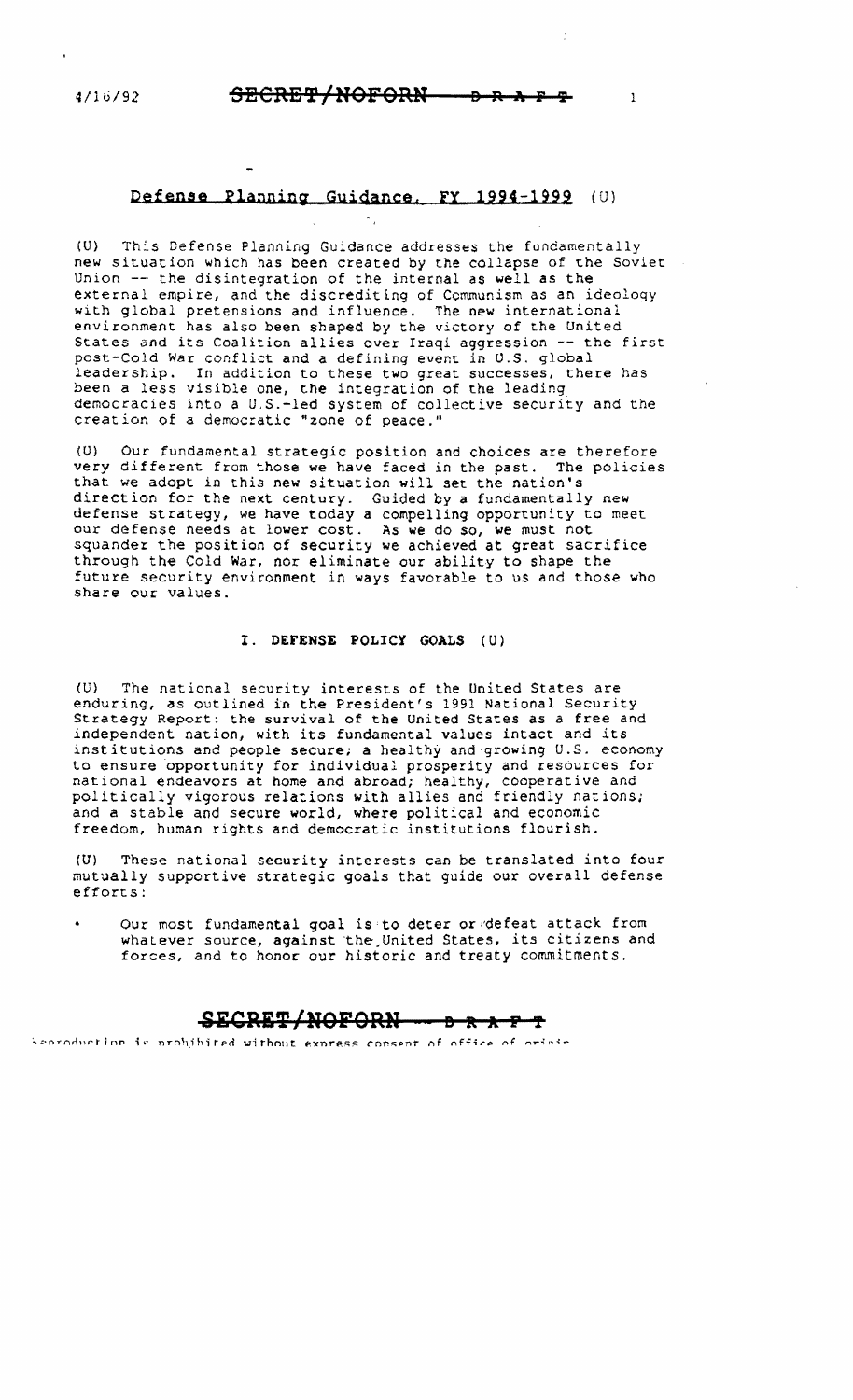.Q/l6/92 **SECRB'f/NOPORN** <sup>2</sup>

- The second goal is to strengthen and extend the system of defense arrangements that binds democratic and like-minded nations together in common defense against aggression, builds habits of cooperation, avoids the renationalization of security policies, and provides security at lower costs and with lower risks for all. Our preference for a' collective response to preclude threats or, if hecessary, to deal with them is a key feature of our regional defense strategy.
- The third goal is to preclude any hostile power from dominating a region critical to our interests, and also thereby to strengthen the barriers against the reemergence of a global threat to the interests of the U.S. and our allies. These regions include Europe, East Asia, the Middle East/Persian Gulf, and Latin America. Consolidated, nondemocratic control of the resources of such a critical region could generate a significant threat to our security.
- The fourth goal is to reduce sources of regional instability and limit violence should conflict occur, by encouraging the spread and consolidation of democratic government and open economic systems, and discouraging the spread of destructive<br>technology, particularly of weapons of mass destruction. To technology, particularly of weapons of mass destruction. To<br>this end, we must encourage other nations to respect the rule<br>of law and each other's economic, social, ethnic, and  $\bigcup_{\alpha \wedge d} f_{\text{N}}$  meas<br>political interests. this end, we must encourage other nations to respect the rule political interests.

To reach these goals, the United States must show the leadership necessary to encourage sustained cooperation among major democratic powers. The alternative would be to leave our critical interests and the security of our friends dependent upon individual efforts that could be duplicative, competitive, or ineffective. We must also encourage and assist Russia, Ukraine, and the other new republics of the former Soviet Union in establishing democratic political systems and free markets so they too can join the democratic "zone of peace."

{U) A collective response will not always be timely and, in the absence of U.S. leadership, may not gel. While the United States cannot become the world's policeman and assume responsibility for solving every international security problem, neither can we allot our critical interests to depend solely on international mechanisms that can be blocked by countries whose interests may be very different from our own. Where our allies interests are directly affected, we must expect them to take an appropriate share of the responsibility, and in some cases play the leading role; but we must maintain the capabilities for addressing selectively those security problems that threaten our own interests. Such capabilities are essential to our ability to lead, and should international support prove sluggish or inadequate, to act independently, as necessary, to protect our critical interests. Moveover, history suggests that effective  $int$ nternational, multilateral action is most likely to come about os a response to U.S. leadership, not as an *olternative* to it.

SB€RET/Hgi'Oa~ • D R J **F T**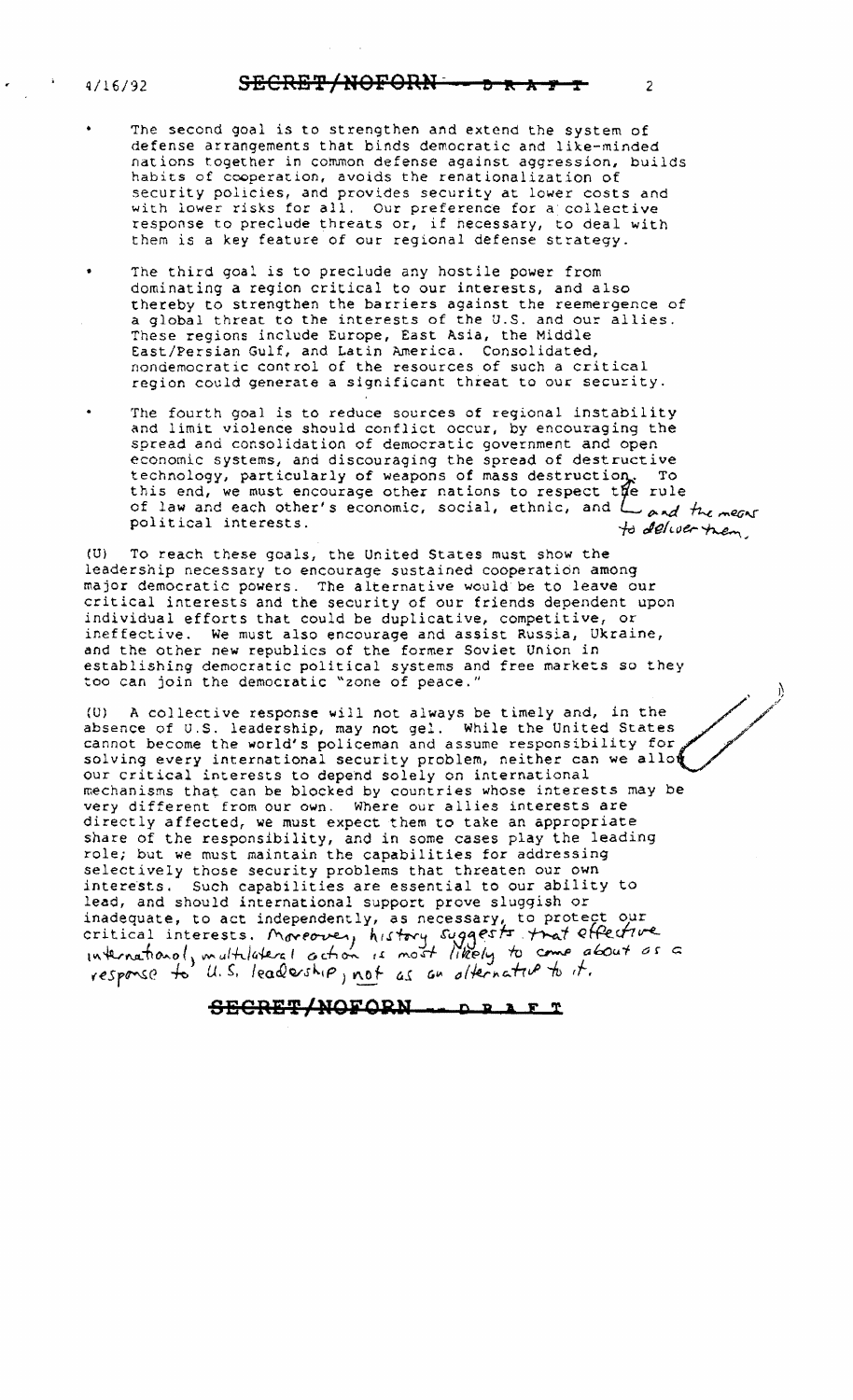## **4/16/92 SECRET/NOFORN BRAP 2**

(U) We cannot lead if we fail to maintain the high quality of our forces as we reduce and restructure them. As a nation we have never before succeeded in pacing reductions without endangering our interests. We must proceed expeditiously, but at a pace that avoids breaking the force or sending misleading signals about our intentions to friends or potential aggressors. An effective reconstitution capability is impprtant as well, since it signals that no potential rival could quickly or easily gain a predominant military position.

(U) At the end of World War I, and again to a lesser extent at the end of World War TI, the United States as a nation made the mistake of believing that we had achieved a kind of permanent security, that a transformation of the security order achieved through extraordinary American sacrifice could be sustained without our leadership and significant American forces. Today. a great challenge has passed; but other threats endure, and new ones will arise. If we reduce our forces carefully, we will be left with a force capable of implementing the new defense strategy. We will have given ourselves the means to lead common efforts to meet future challenges and to shape the future environment in ways that will give us greater security at lower cost.

## **II. THE REGIONAL DEFENSE STRATEGY** (U)

#### A. Regional Focus (U)

(U) The demise of the global threat posed by Soviet Communism leaves America and its allies with an unprecedented opportunity to preserve with greater ease a security environment within which our democratic ideals can prosper. We can shift our defense planning from a focus on the global threat posed by the Warsaw Pact to a focus on the less demanding regional threats and challenges we are more likely to face in the future. In this way, we can work to shape the future environment and to preclude hostile nondemocratic powers from dominating regions critical to us. This same approach will also work to preclude the emergence of a hostile power that could present a global security threat comparable to the one the Soviet Vnion presented in the past. In so doing we can provide the underpinnings of a peaceful international order in which nations are able to pursue their legitimate interests without fear of military domination.

*(C)* In this more secure international environment there will be enhanced opportunities for political, economic, environmental, social, and security issues to be resolved through new or revitalized international organizations, including the United Nations, or regional arrangements. But the world remains unpredictable and well-armed, causes for: conflict persist, and we have not eliminated age-old temptations for nondemocratic powers to turn to force or intimidation to achieve their ends. We must

**SHeRE'! /NOFORN = 8RAP'f**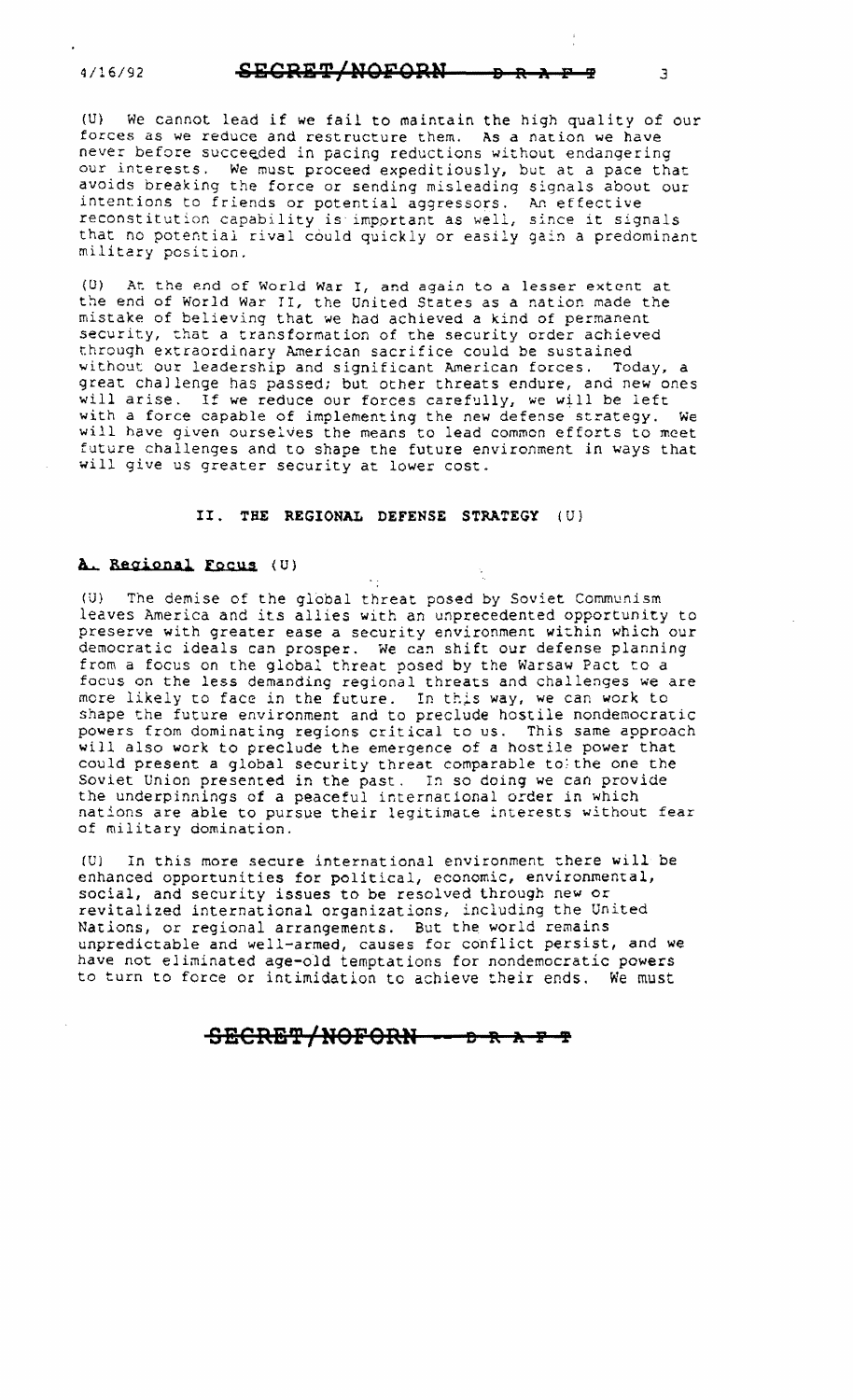## **4/16/92 SECRET/NOFORN BRAFT** 4

not stand back and allow a new glbbal threat to emerge or leave a vacuum in a region critical to our interests. Such a vacuum could make countries there feel vulnerable, which in turn can lead to excessive military capabilities and an unsteady balance of one against another. If we do stand back it will be much harder to achieve the enhanced international cooperation for which we hope.

## $B_+$  Underlying Strategic Concepts (0)

(U) The Department of Defense does not decide when our nation<br>"Will corrit faces... However, decisions today about the size and will commit force. However, decisions today about the size and characteristics of the forces we are building for tomorrow can influence whether threats to our interests emerge and, if they do emerge, whether we are able to decisively defeat them. Four concepts illustrate this relationship.

(U) Planning for Uncertainty. An unavoidable challenge for defense planners is that we must start development today of forces to counter threats still so distant into the future that they cannot be confidently predicted. Events of the last few years demonstrate concretely how quickly and unexpectedly political trends can reverse themselves. Our ability to predict becomes even worse as the time frame becomes longer.

(U) Yet decisions about military forces cannot be based on a short-term planning horizon. The military capabilities that we have today and the ones we will have for the next few years are largely the product of decisions made a decade ago. Much of the capability that we are eliminating now cannot be restored quickly, and cuts that are precipitous will do long-lasting damage even to the capabilities that remain. Thus, even if we had great confidence in our projections of the security environment for the next two or three years, we should not base defense planning on such a relatively short time horizon.

(U) We are building defense forces today for a future that is particularly uncertain, given the magnitude of recent changes in the security environment. Fundamentally, we are striving to provide a future President with the capabilities five, ten or fifteen years from now to counter threats or pursue interests that cannot be defined with precision today.

(0) **ShAping Fyture Secytity Enyironment.** America cannot base its future security merely on a staky record of prediction or even a prudent recognition of uncertainty. Sound defense planning seeks as well to help shape the future. Our strategy is designed to anticipate and to encourage trends that advance U.S. security objectives in the future. This is not simply within our means; it is critical to our future security.

(U) The containment strategy we pursued for the past forty years successfully shaped the world we see today. By our refusal to be intimidated by Soviet military power, we and our allies molded a

**SECRET/NOFORN <b>8RLCRET**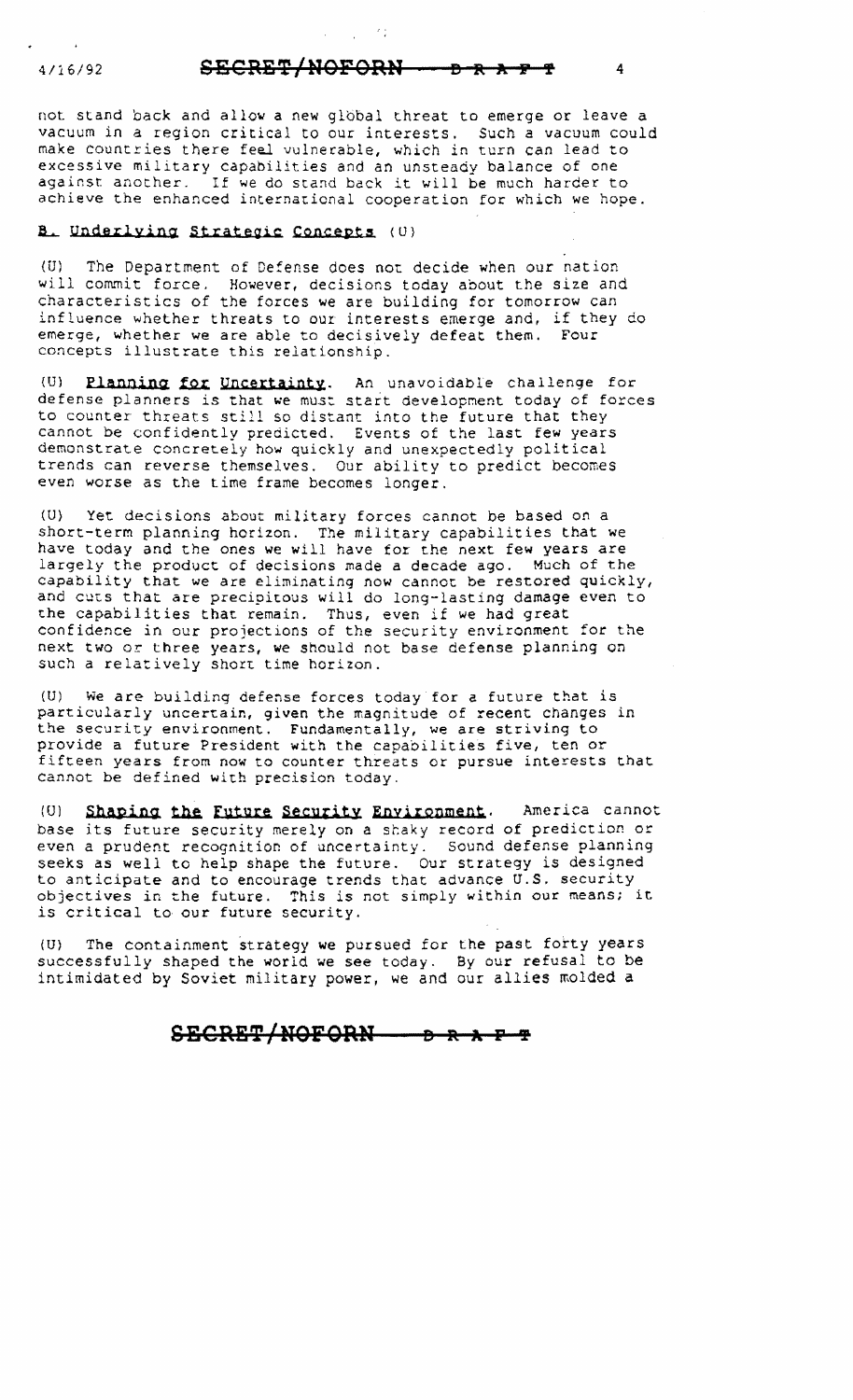world in which Communism was forced to confront its contradictions. Even as we ahd our allies carried the defense burden required in\_the Cold War, democracy was able to develop and flourish.

 $(0)$  One of the primary tasks we face today in shaping the future is carrying long standing alliances into the new era, and turning old enmities into new cooperative relationships. :f we and other leading democracies continue to build a democratic security community, a much safer world is likely to emerge. If we act separately, many other problems could result. If we can assist former Warsaw Pact countries, including republics of the former Soviet Onion, particularly Russia and Ukraine, in choosing a steady course of democratic progress and reduced military forces subject to responsible, civilian democratic control, we will have successfully secured the fruits of forty years of effort. Our goal should be to bring a democratic Russia and the other new democracies into the defense community of democratic nations, so that they can become a force for peace not only in Europe but also in other critical regions of the world.

(U) Cooperative defense arrangement5 enhance security, while reducing the defense burden for everyone. In the absence of effective defense cooperation, regional rivalries could lead to tensions or even hostilities that would threaten to bring critical regions under hostile domination. It is not in our interest or those of the other democracies to return to earlier periods in which multiple military powers balanced one another off in what passed for security structures, while regional, or even global peace hung in the balance. As in the past, such struggles might eventually force the U.S. at much higher cost to protect its interests and counter the potential development of a new global threat.

(U) Maintaining highly capable forces is crit:cal to sustaining the U.S. leadership with which we can shape the future. Such leadership supports collective defense arrangements and precludes hostile competitors from challenging our critical interests. Our fundamental belief in democracy and human rights gives other nations confidence that we will use our significant military power only as a force for peaceful democratic progress.

{U} **Strategic peptll.** America's strategic pOSition. is stronger than it has been for decades. Today, there is no global challenger to a peaceful democratic order. There are no significant hostile alliances. To the contrary, the strongest and most capable countries in the world remain our friends. The threat of global, even nuclear war, once posed by massive Warsaw Pact forces poised at the inner German border, first receded hundreds of miles east and has since transformed into the promise of a new era of strategic cooperation.

**S:SCRS'f/NOPORN uu f' It A P !'** 

 $\ddot{\ddot{\phantom{z}}}\,$ 

t,'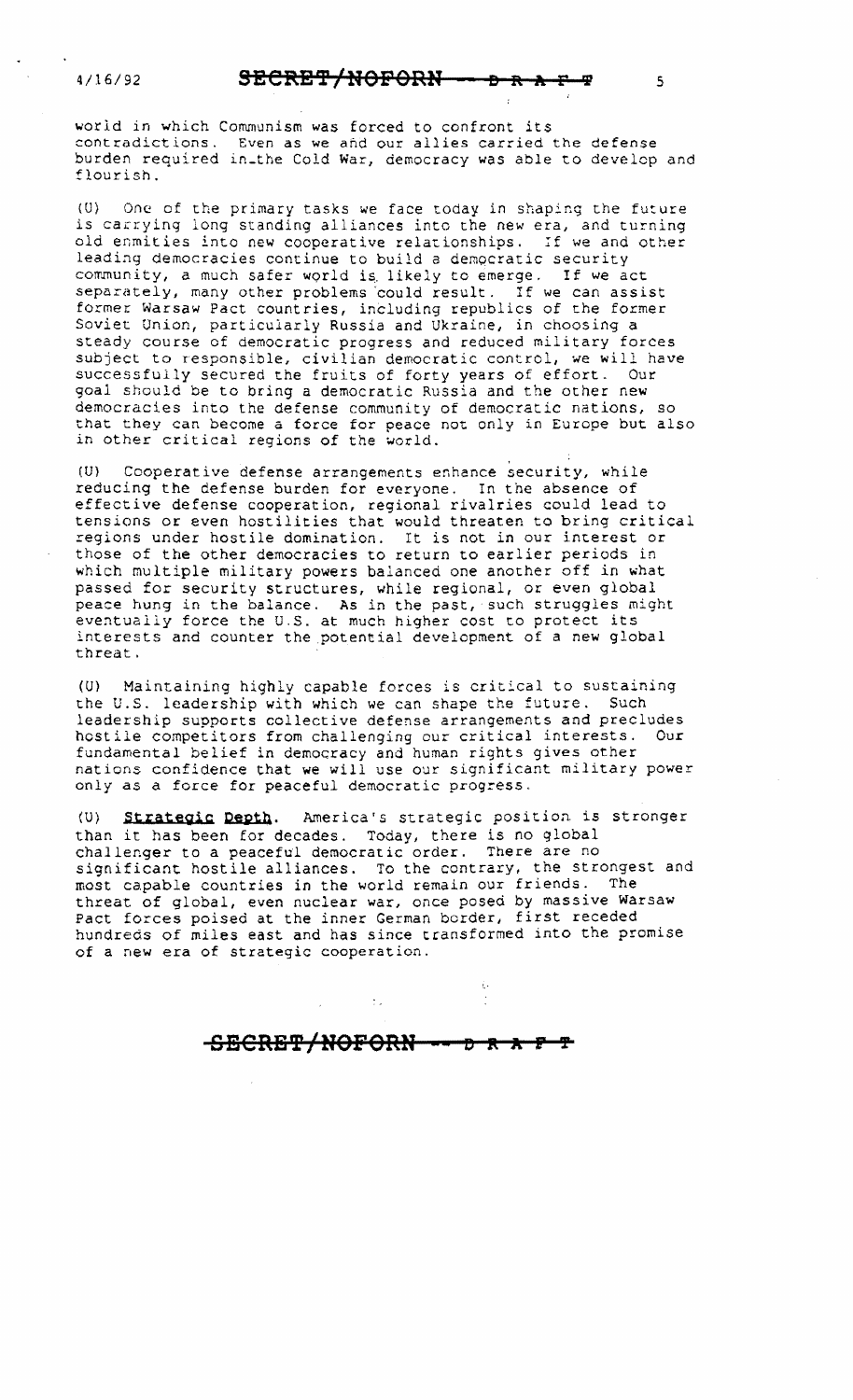4/16/92 **SECRE'f/NOFORN s= !) It A P 'f** <sup>6</sup>

(Ul Not only has our position improved markedly with respect to the passing of a global challenge, but our strategic position has improved in regional contexts as well. Today, no region of the world critical to our interests is under hostile, nondemocratic domination. Near-term threats in critical regions are small, relative to our capabilities and those of our friends and allies. Soviet Communism no longer exacerbates local conflicts, and we need no longer be concerned that an otherwise remote problem could affect the balance of power between us and a hostile global challenger. We have won great depth for our strategic position.

(U) In this regard, it is important to note the effect on our strategy of the fact that the international system is no longer characterized by Cold War bi-polarity. The Cold War required the United States and its allies to be prepared to contain the spread of Soviet power on a global basis. Developments in even remote areas could affect the United States' relative position in the world, and therefore often required a U.S. response. The United States remains a nation with global interests, but we must reexamine in light of the new defense strategy whether and to what extent particular challenges engage our interests. These changes and the growing strength of our friends and allies will allow us to be<sub>f</sub>selective in determining the extent to which U.S. forces must be committed to safeguard shared interests.<br> $\begin{array}{c} \n\text{where} \n\end{array}$ 

(U) The first major conflict of the post-Cold War era preserved (U) The first major conflict of the post-Cold War era preserved<br>our strategic position in one of the regions of the world critical to our interests. Our success in organizing an international coalition in the Persian Gulf against Saddam Hussein kept a critical region from the control of a ruthless dictator bent on developing nuclear, biological and chemical weapons and harming Western interests. Instead of a more radical Middle East/Persian Gulf region under Saddam's influence, Saddam struggles to retain control in Iraq, Iraq's dangerous military has been greatly damaged, our ties with moderate states are stronger, and Arabs and Israelis have for the first time in many years met  $\cancel{v}$  discuss peace.

On flows in adequate amounts of reasonable prices,<br>designed to preserve this position by keeping<br>ind our threats small. Our tools include ( (U) Our strategy is designed to preserve this position by keeping our alliances strong and our threats small. Our tools political and economic measures and others such as security assistance, military-to-military contacts, humanitarian aid and intelligence assistance, as well as security measures to prevent the emergence of a nondemocratic aggressor in critical regions. We bring to this task our considerable moral influence as the world's leading democracy. We can pcovide more security at a reduced cost. If a hostile power sought to present a regional challenge again, or if a new, antagonistic global threat or alliance emerged in the future, we would have the ability to counter it. But the investments required to maintain the strategic depth that we won through forty years of the Cold War are much smaller than those it took to secure this strategic depth or those that would be required if we lost it.

**SHORB'!' /HOPORN aa e If: Ie P 'i'**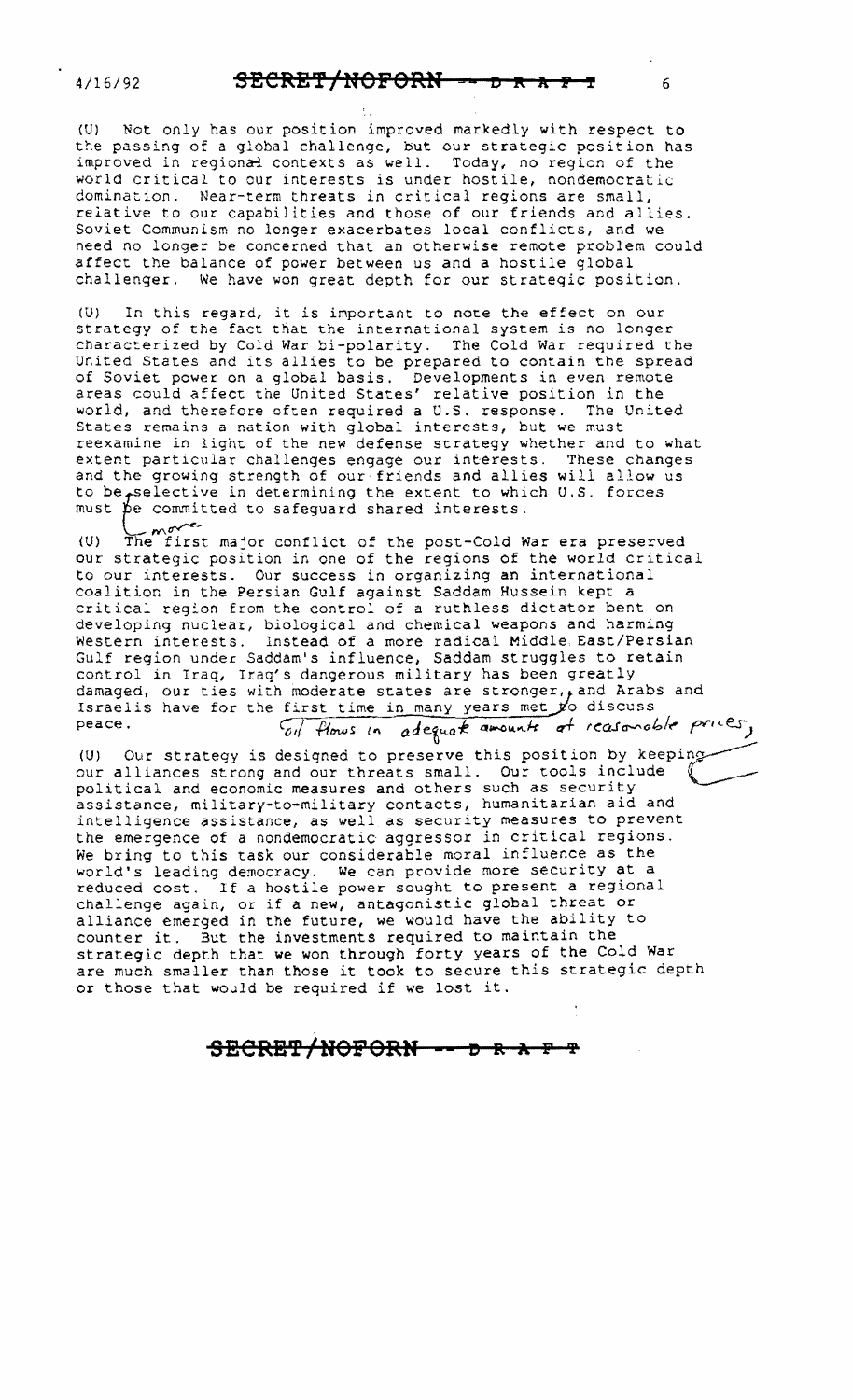**4/16/92 SECRET/NOFORN -- <del>b R A F T</del> 7** 

(U) Continued U.S. Leadership. U.S. leadership, essential for the successful resolution of the Cold War, remains critical to achieving our long-term goals in this new era. The United States continues to prefer to address hostile, nondemocratic threats to our interests wherever possible through collective security efforts that take advantage of the strength of our allies and friends. However, sustained U.S. leadership will be essential for maintaining those alliances and for otherwise protecting our interests.

(U) The sense that regional aggression could be opposed by the U.S. will be an important factor in inducing nations to work together to stabilize crises and resist or defeat aggression. For most countries, a general interest in international stability and security will not be enough to induce them to put themselves at risk simply in the hope that others will join them. Only a nation that is strong enough to act decisively can provide the leadership needed to encourage others to resist aggression. Collective security failed in the 19305 because no strong power was willing to provide the leadership behind which less powerful countries could rally against Fascism. It worked in the Gulf because the United States was willing and able to provide that leadership. Thus, even when a broad potential coalition exists, leadership will be necessary to actualize it.

(U) The perceived capability of the U.S. to act independently, if necessary, is thus an important factor even in those cases where we do not actually do so. It will not always be incumbent upon us to assume a leadership role. In some cases, we will promote the assumption of leadership by others, such as the United Nations or regional organizations. But we will not ignore the need to be prepared to protect our critical interests and honor our commitments with only limited additional help, or even alone, if necessary. A future President will thus need to have options that will allow him to lead and, where the international reaction proves sluggish or inadequate, to act to protect, our critical Angle interests. In the end, there is no controdiction between U.C. (eaderships) and nuthlateral action '; history shows it is precisely u.s. leadentin is the necessary.<br>(U) <sup>re</sup> As a nation, we have paid dearly in the past for letting our capabilities fall and our will be questioned. There is a moment in time when a smaller, ready force can preclude an arms race,  $\vec{\mathbf{a}}$ hostile move or a conflict. Once lost, that moment cannot be recaptured by many thousands of soldiers poised on the edge of cornbat. Our efforts to rearm and to understand our danger before World War II came too late to spare us and others a global conflagration. Five years after our resounding global victory in World War II, we were nearly pushed off the Korean peninsula by a third rate power. We erred in the past when we failed to plan forces befitting our role in the world. And we paid dearly for our error.

 $(U)$  Our defense program for FY 1994-1999 must provide the ready forces, the mObility, the forward presence and strength to

**SECRBT/NOFORN** 9 R A **F !l**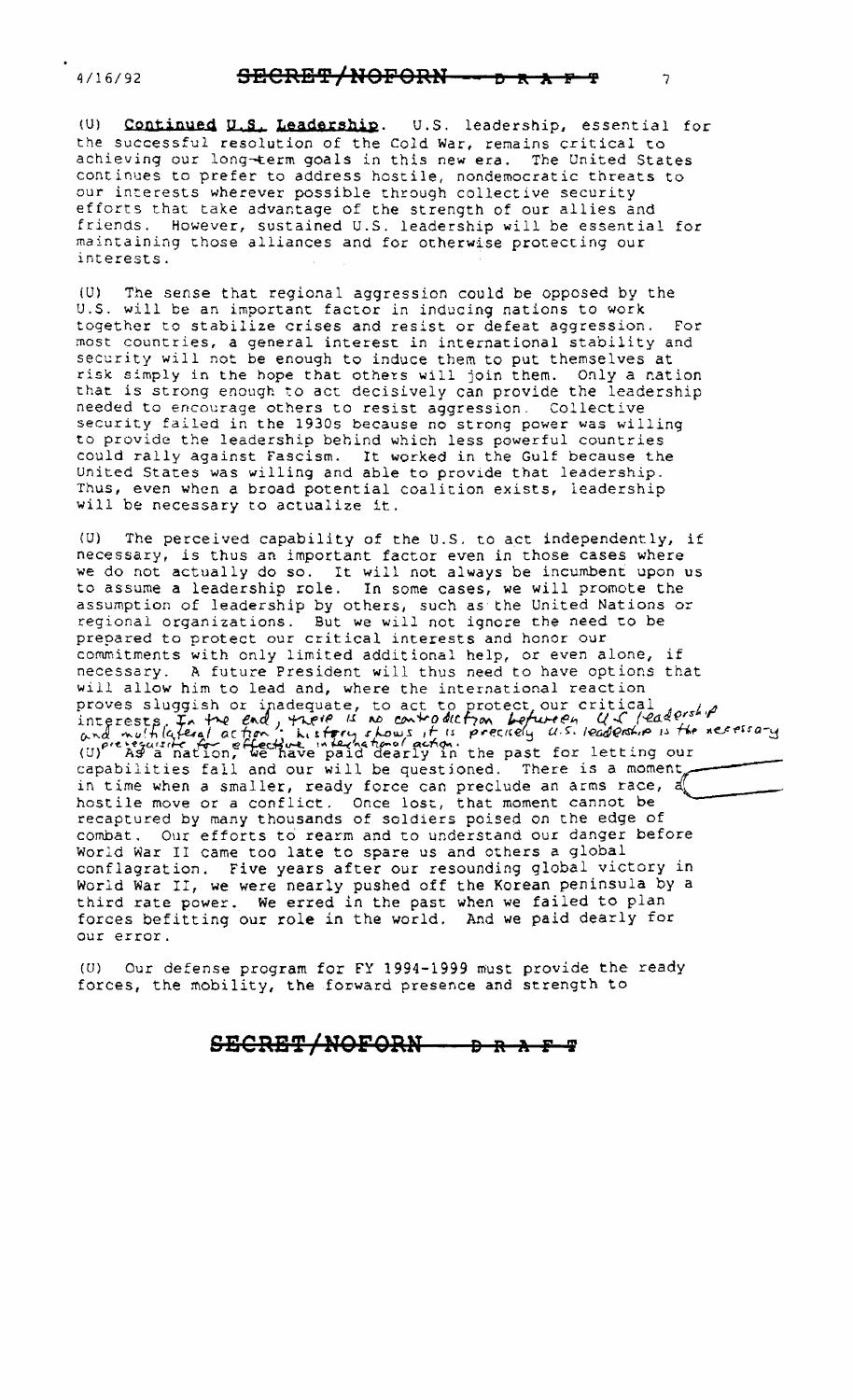SECRET/NOFORN- $13$ 

launch remains and may actually increase through this decade. The new technology embodied in the SDI program has made ballistic missile defense capability a realistic, achievable, and affordable concept. We need to deploy missile defenses not only to protect ourselves and our forward deployed forces, but also to have the ability to extend protection to others. Like "extended deterrence" provided by our nuclear forces, defenses can contribute to a regime of "extended protection" for friends and allies and further strengthen a democratic security community. This is why, with the support of Congress, as reflected in the Missile Defense Act of 1991, we are seeking to move toward the day when defenses will protect the community of nations embracing democratic values from international outlaws armed with ballistic missiles. Who cannot necessarily be deferred by effective fores alone against limited strikes Limited deployment of defensesAwill also be an integral  $(U)$ element of our efforts to curtail ballistic missile proliferation.

Defenses undermine the military utility and thus the cost effectiveness of such systems and should serve to dampen the incentive to acquire ballistic missiles.

 $(U)$ In the decade ahead, we must adopt the right combination of deterrent forces, tactical and strategic, while creating the proper balance between offense and active defense to mitigate risk from weapons of mass destruction and their means of delivery, whatever the source. For now this requires retaining ready forces for a secure nuclear deterrent, including tactical forces. In addition, we must complete needed offensive modernization and upgrades. These offensive forces need to be complemented with early introduction of limited ballistic missile defenses -ageinst limited

 $(U)$ Forward Presence. Our forward presence helps to shape the evolving security environment. We will continue to rely on forward presence of U.S. forces to show U.S. commitment and lend credibility to our alliances, to deter aggression, enhance regional stability, promote U.S. influence and access, and, when necessary, provide an initial crisis response capability. Forward presence is vital to the maintenance of the system of collective defense by which the United States has been able to work with our friends and allies to protect our security interests, while minimizing the burden of defense spending and of unnecessary arms competition. The role that forward presence plays in the regional defense strategy is outlined in the paragraphs below. Regionallyspecific policy issues are treated in detail in Part III, "Regional Goals and Challenges." Programmatic guidance on the subject is given in Part IV.

We should plan to continue a wide range of forward presence  $(U)$ activities, including not only overseas basing of forces, but prepositioning and periodic deployments, exercises, exchanges or visits. Forward basing of forces and the prepositioning of equipment facilitate rapid reinforcement and enhance the capability to project forces into vital strategic areas.

<del>SECRET/NOFORN -- DRAFT</del>

#### $4/16/92$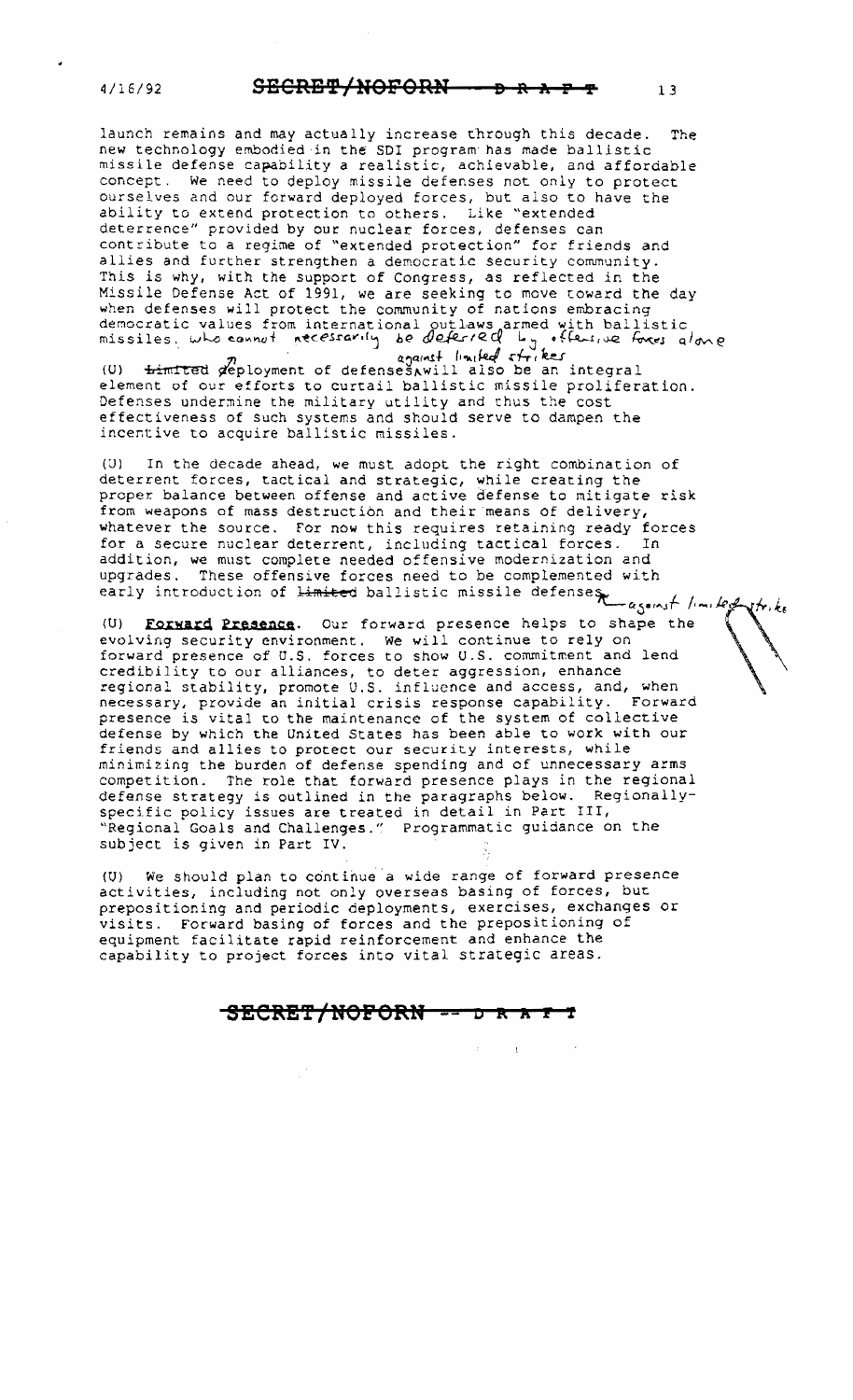<del>SECRET/NOFORN</del>

responsibility sharing, urging both to increase prudently their defensive capabilities to deal with threats they face and to assume a greater share of financial support for U.S. forward. under statutory authority<br>
the Department of Defense<br>
FOIA 5 USC §552(b)(5) will also persist in efforts to ensure an equitable, two-way flow of technology in our security cooperation with advanced allies<br>such! We must plan to continue to safeguard critical SLOCS linking us to our allies and trading partners.

The East Asia Strategy Initiative of April 1990 remains the  $(U)$ framework for adjustments to our forward-deployed forces in the region. Because our Pacific friends and allies are assuming greater responsibility for their defense, we can restructure our forces and reduce the number of ground and support forces forward deployed there. As Phase I of our planned withdrawals we anticipate that more than 25,000 troops will be withdrawn from bases in East Asia by December 1992. This includes the withdrawal from the Philippines. Plans to remove additional forces from: thave been suspended while we address the problem posed by  $\frac{1}{2}$  ine  $\frac{1}{2}$ implement Phases If and Iff of the East Asia Strategy Initiative, with the objective of keeping substantial forces forward deployed in Asia for the foreseeable future.

No Despite recent positive trends toward political liberalization and market-oriented economic reforms, the East Asia and Pacific region continues to be burdened by several legacies of the Cold War: the Soviet annexation of the Northern Territories the division of the Communism in Europe is likely to bring pressure on remaining Communist regimes with unknown consequences for regional \_\_\_\_\_ stability. We should continue to pursue the opening with but also should ensure that  $\frac{1}{2}$  has the modernized armaments needed to defend itself as provided by the!

N Our most active regional security concern remains the conventional military threat posed by North Korea to our treaty ally, the Republic of Korea. Our concerns are intensified by North Korea's efforts to develop weapons of mass destruction and delivery systems. Although we have begun some reductions in our forces as part of shifting greater responsibility to our ally, we must maintain sufficient military capabilities together with the Republic of Korea to deter aggression by the North or to defeat it should deterrence fail. Our overall objective with regard to the Korean peninsula is to support its peaceful unification on terms acceptable to the Korean people. We should plan to maintain an alliance relationship with a unified democratic Korea.

(U) The emergence of ASEAN as an increasingly influential regional actor has been an important positive development.

under statutory authority<br>of the Department of Defense<br>FOIA 5 USC  $$520b(5)$ Withheld from public release ह

Withheld from public release

<del>SECRET/NOFORN</del> <del>——"D—R</del>

 $4/16/92$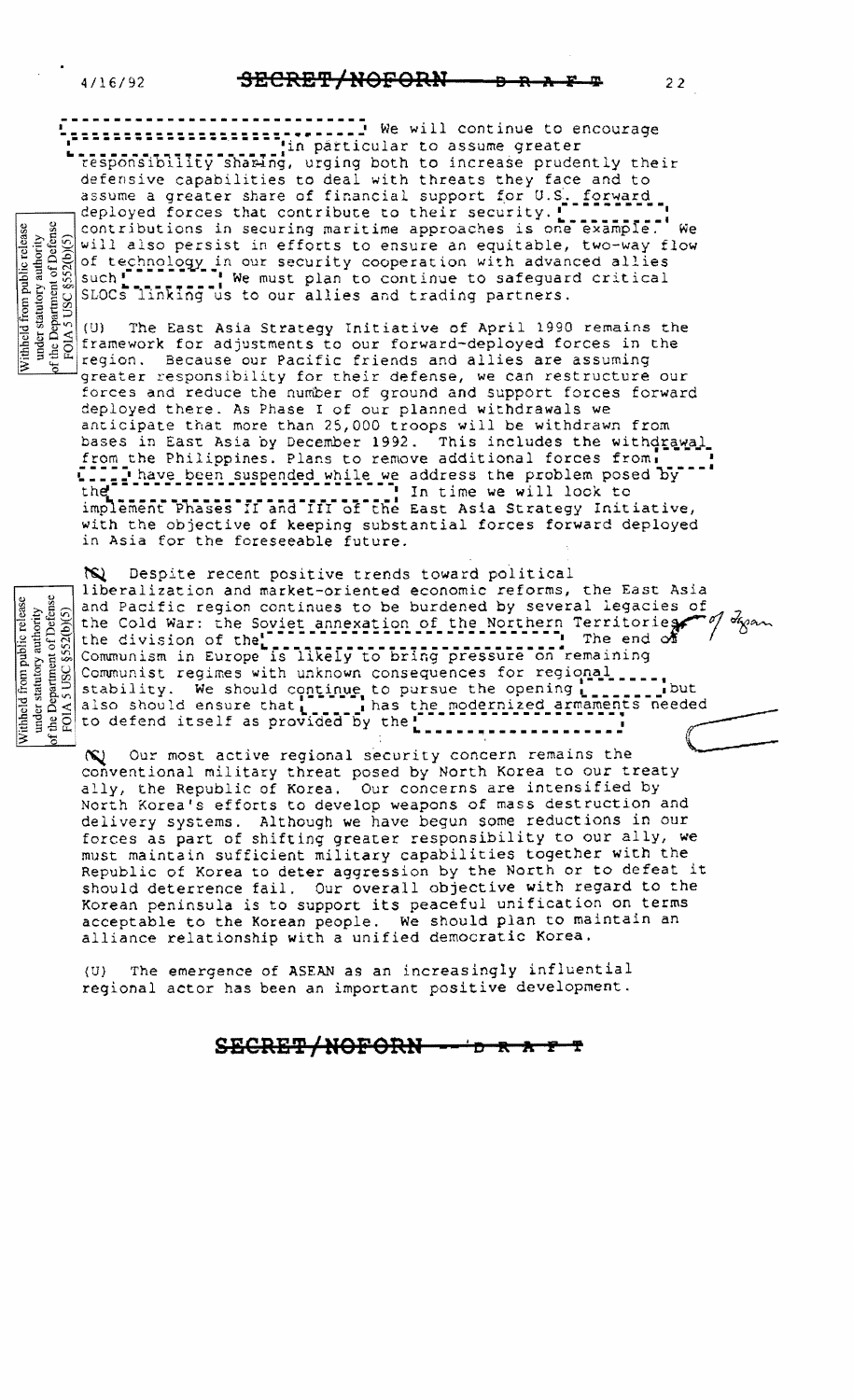$4/16/92$ 

under statutory authority<br>of the Department of Defense<br>FOIA 5 USC  $\S{552(b)(5)}$ Withheld from public release

will increase our presence compared to the pre-crisis period. We will want to have the capability to return forces quickly to the region should that ever be mediatory. This will entail increased prepositioning of equipment and material.

 $24$ 

SECRET/NOFORN

.<br>"Control, and communications, and a cobust naval presence. We will also strengthen our bilateral security ties and encourage active regional collective defense.

(C) We can strengthen stability throughout the region by  $\mathbf{I} = \mathbf{I} = \mathbf{I}$ <br>
sustaining and improving the self-defense capabilities of<br>
Is committed to the  $\mathbf{I} = \mathbf{I}$  and the maintaining the<br>
susitative edge that pace again during the Persian Culture. At the same time, our assistance to our the Persian Culture of the same time, our assistance to our the Persian security throughout the region, including for  $\frac{1}{2}$  =  $\frac{1}{2}$ .

(0) We can help our friends meet their legitimate defensive needs vith U.S. foreign military sales without jeopardizing power<br>balances in the region. We will tailor our security assistance programs to enable our friends to bear better the burden of defense and to facilitate standardization and interoperability of recipient country forces with our own. We must focus these programs to enable our regional friends to modernize their forces. upgrade their defense doctrines and planning, and acquire essential defensive capabilities.

under statutory authority<br>of the Department of Defense<br> $FOA S USC$   $S52(b)(5)$ Withheld from public release

the contract of the contract of the contract of

, We will build on existing bilateral ties and negotiate  $\mathbf{X}$ multilateral agreements to enhance military access and prepositioning arrangements and other types of defense cooperation. These protocols will strengthen and broaden the individual and collective defense of friendly states.

The infusion of new and improved conventional arms and the 70 L proliferation of ballistic missiles and weapons of mass destruction during the past decade have dramatically increased offensive capabilities and the potential danger from future wers throughout the region. We will continue to work with all regional states to reduce military expenditures for offensive weapons and reverse the proliferation of nuclear, chemical, and biological weapons and long-range missiles, and prevent the transfer of militarily significant technology and resources to states which might threaten U.S. friends or upset the regional balance of power.

We will seek constructive, cooperative relations with seems of the strate to moderate tensions between them and endeavor to prevent the further development of a nuclear arms race on the subcontinent. In this regard, we should work in South Asia L weapons of mass destruction

(<br>Here the Regional Security and Anns Control Working Groups retabilitied in Moscowy offers a<br>Valuable venue, We olso continues to work with the leading suppliers of conventional weapors.<br>to the region las in the President